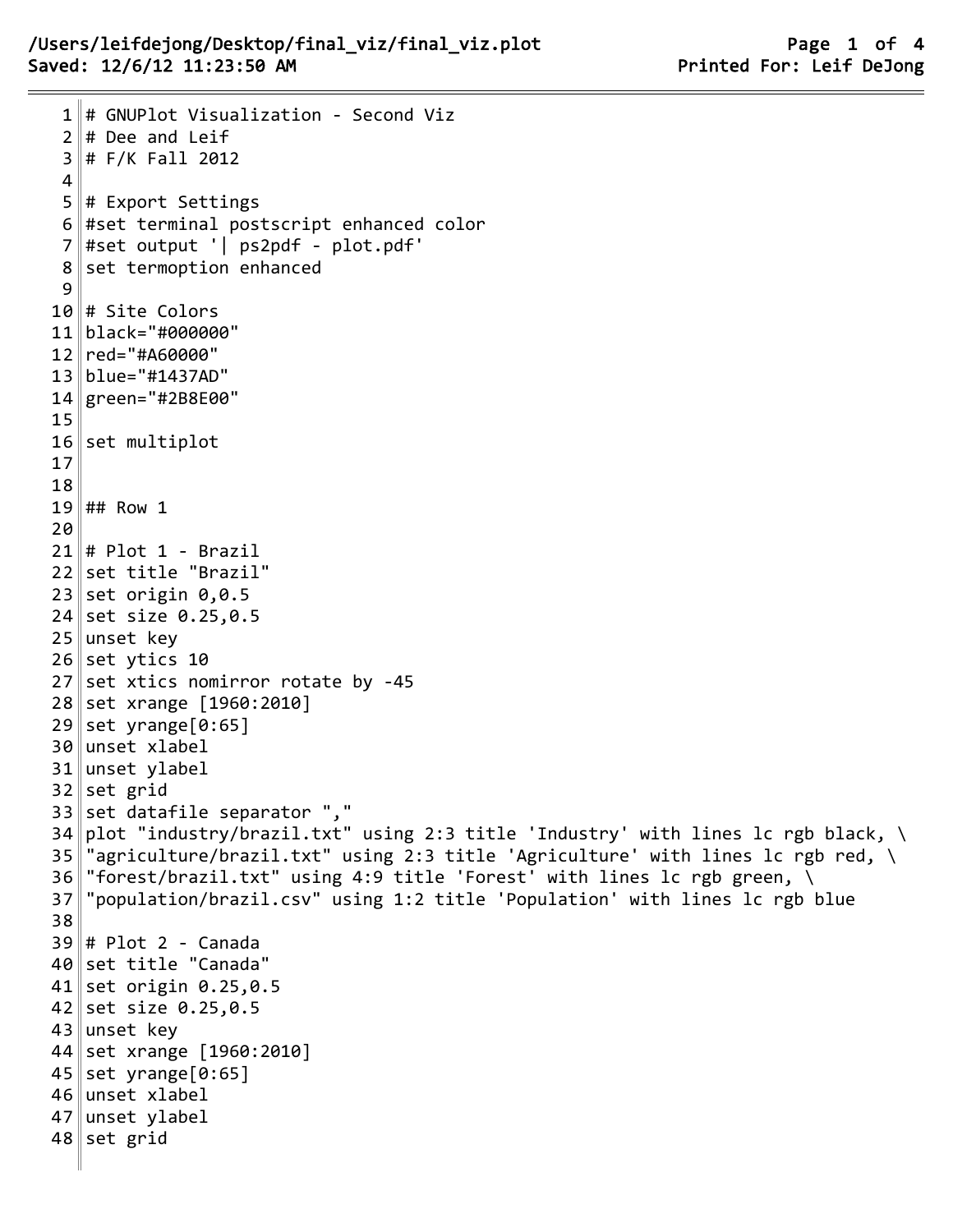```
49 set datafile separator ","
50 plot "industry/canada.txt" using 2:3 title 'Industry' with lines lc rgb black, \
51 "agriculture/canada.txt" using 2:3 title 'Agriculture' with lines lc rgb red, \setminus52 "forest/canada.txt" using 4:9 title 'Forest' with lines lc rgb green, \setminus53 "population/canada.csv" using 1:2 title 'Population' with lines lc rgb blue
54
55 # Plot 2 - China
56 set title "China"
57 set origin 0.5,0.5
58 set size 0.25, 0.559 unset key
60 set xrange [1960:2010]
61 set yrange [0:65]
62 unset xlabel
63 unset ylabel
64 set grid
65 set datafile separator ","
66 plot "industry/china.txt" using 2:3 title 'Industry' with lines lc rgb black, \setminus67 "agriculture/china.txt" using 2:3 title 'Agriculture' with lines lc rgb red, \setminus68 "forest/china.txt" using 4:9 title 'Forest' with lines 1c rgb green, \setminus69 "population/china.csv" using 1:2 title 'Population' with lines lc rgb blue
70
71 # Plot 2 - Congo, Dem. Rep.
72 set title "Congo, Dem. Rep."
73 set origin 0.75,0.5
74 set size 0.25, 0.575 unset key
76 set xrange [1960:2010]
77 set yrange[0:65]
78 unset xlabel
79 unset ylabel
80 set grid
81 set datafile separator ","
82 plot "industry/drc.txt" using 2:3 title 'Industry' with lines 1c rgb black, \setminus83 "agriculture/drc.txt" using 2:3 title 'Agriculture' with lines 1c rgb red, \setminus84 "forest/drc.txt" using 4:9 title 'Forest' with lines lc rgb green, \setminus85 "population/drc.csv" using 1:2 title 'Population' with lines lc rgb blue
86
87 ## Row 2
88
89 # Plot 1 - India
90 set title "India"
91 set origin 0,092 set size 0.25, 0.593 unset key
94 set xrange [1960:2010]
95 set yrange[0:65]
96 unset xlabel
```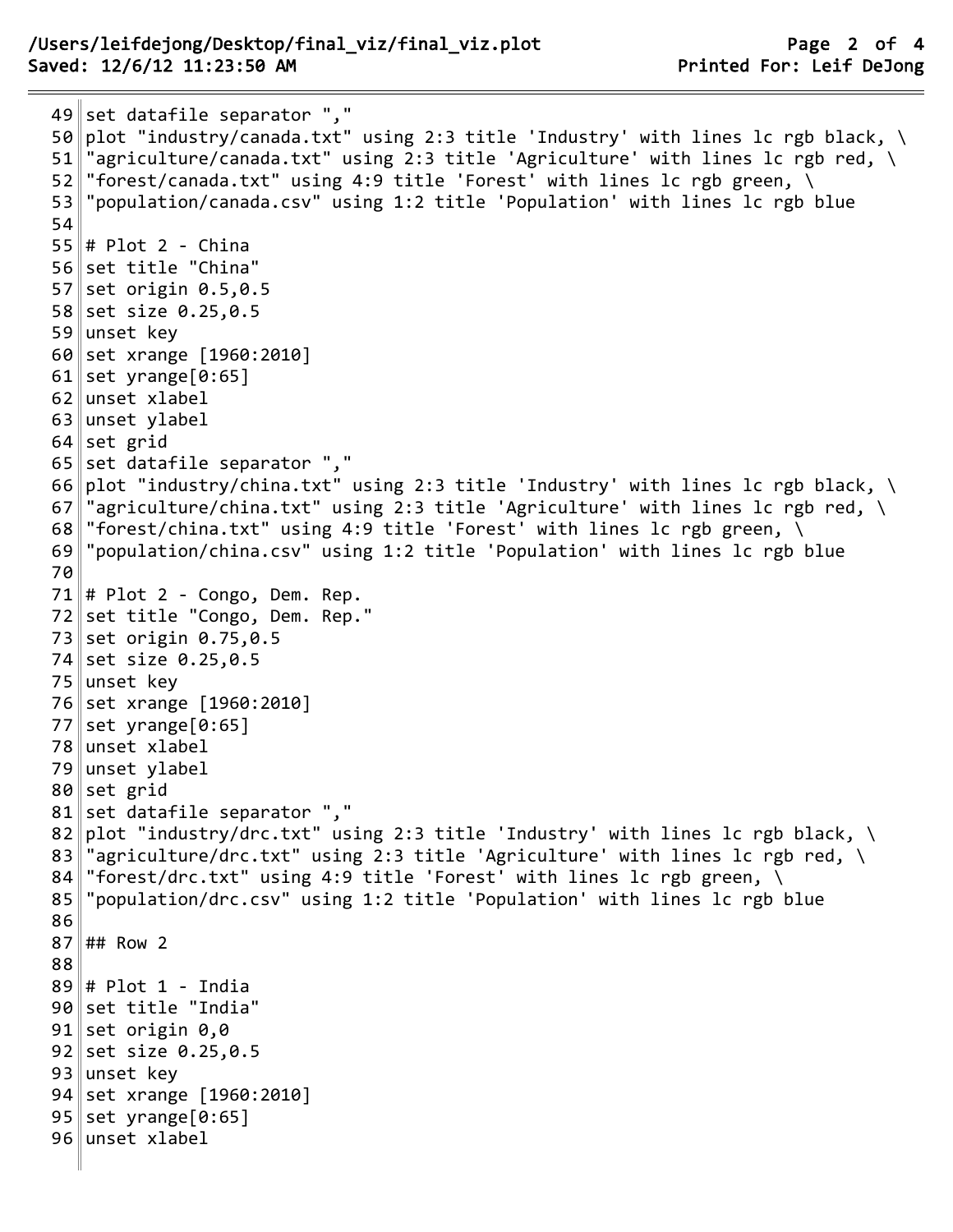## /Users/leifdejong/Desktop/final\_viz/final\_viz.plot Page 3 of 4 Saved: 12/6/12 11:23:50 AM **Printed For: Leif DeJong**

97 unset ylabel set grid 99 set datafile separator "," 100 plot "industry/india.txt" using 2:3 title 'Industry' with lines lc rgb black, \ 101  $\|$  "agriculture/india.txt" using 2:3 title 'Agriculture' with lines lc rgb red, \  $\|$ "forest/india.txt" using 4:9 title 'Forest' with lines lc rgb green, \ "population/india.csv" using 1:2 title 'Population' with lines lc rgb blue # Plot 2 - Madagascar set title "Madagascar" set origin 0.25,0 set size 0.25,0.5 109 unset key set xrange [1960:2010] 111 set yrange [0:65] unset xlabel unset ylabel set grid 115 set datafile separator "," plot "industry/madagascar.txt" using 2:3 title 'Industry' with lines lc rgb black,  $\parallel$ "agriculture/madagascar.txt" using 2:3 title 'Agriculture' with lines lc rgb red, 118 "forest/madagascar.txt" using 4:9 title 'Forest' with lines lc rgb green,  $\setminus$  "population/madagascar.csv" using 1:2 title 'Population' with lines lc rgb blue # Plot 2 - Peru set title "Peru" set origin 0.5,0 set size 0.25,0.5 125 unset key 126 set xrange [1960:2010] set yrange[0:65] unset xlabel unset ylabel set grid 131 set datafile separator "," 132 $\|$ plot "industry/peru.txt" using 2:3 title 'Industry' with lines lc rgb black, \  $\parallel$ "agriculture/peru.txt" using 2:3 title 'Agriculture' with lines lc rgb red, \  $\|$ "forest/peru.txt" using 4:9 title 'Forest' with lines lc rgb green,  $\setminus$  "population/peru.csv" using 1:2 title 'Population' with lines lc rgb blue # Plot 2 - Russian 139 set title "Russian" set origin 0.75,0 set size 0.25,0.5 142 unset key 143 set xrange [1960:2010] set yrange[0:65]